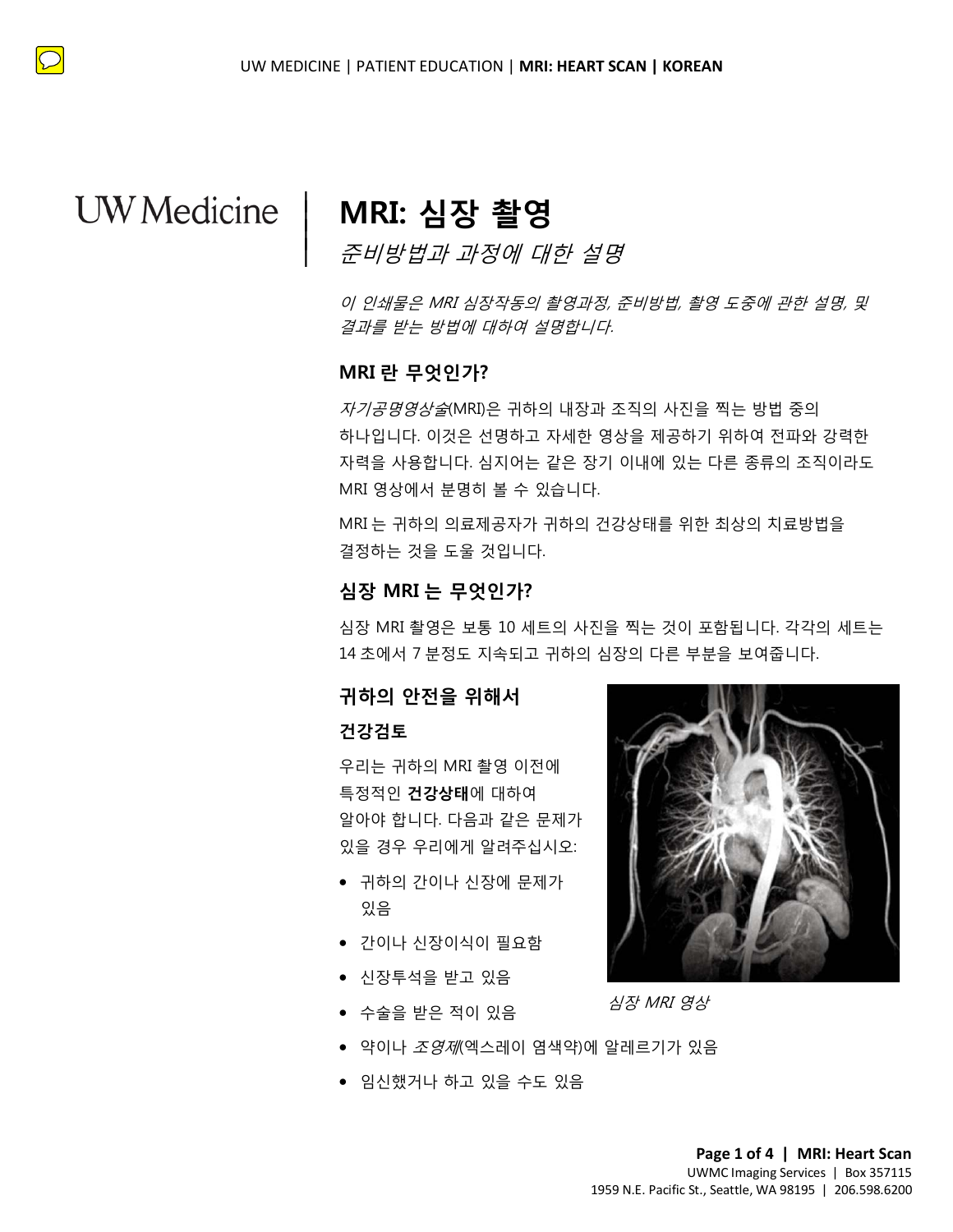### **금속에 대한 검사**

우리는 MRI 촬영을 하기 전에 귀하의 **몸 안이나 몸에** 금속이 있는지를 알아야 하기도 합니다. 강력한 MRI 자력은 철이나 몇몇의 다른 금속과 같은 강자성의 물체를 끌어당길 것입니다.

귀하의 몸에나 몸 안에 금속이 있을 경우 MRI 는 귀하를 다치게 할 수 있습니다. 비록 적은 양이라서 귀하를 다치게 하지 않을 경우라도 MRI 사진이 이그러지게 할 수 있습니다.

다음과 같은 것들에 해당될 경우 MRI 직원에게 말해주십시오:

다음과 같은 것들에 해당될 경우 MRI 직원에게 말해주십시오:<br>• 귀하의 몸 안에 동맥류 클립, 심장박동조절기(아니면 인공심장판막), 심어놓은<br>포트, 약물주입 도관(포트오캐스, 인퓨스어포트, 아니면 라이프포트와 같은<br>사포면트\ 지금내 자치(!!P\ 글수필, 클립, 필, 나 및 이니면 이것을 시대인플 • 귀하의 몸 안에 동맥류 클립, 심장박동조절기(아니면 인공심장판막), 심어놓은 포트, 약물주입 도관(포트오캐스, 인퓨스어포트, 아니면 라이프포트와 같은 상표명들), 자궁내 장치(IUD), 금속판, 클립, 핀, 나사, 아니면 외과용 스테이플, 인공보형 고관절 또는 귀하의 몸 안에 심어 놓은 금속물질

인공보형 고관설 또는 귀하의 몸 안에 심어 놓은 금속물실<br>*대부분의 경우 외과용 스테이플, 클립, 판, 핀, 및 나사는 그것들이 몸 안에<br>삽입된지 4~6 주 이상인 경우, MRI 동안에 위험이 있지는 않습니다. 의문?<br><i>있을 경우 우리는 엑스레이를 찍어서 금속조각을 확인할 수도 있습니다.*<br>• 문신이나 영구적인 속눈썬선<br>• 약 파스 DRAFT 대부분의 경우 외과용 스테이플, 클립, 판, 핀, 및 나사는 그것들이 몸 안에 삽입된지 4~6 주 이상인 경우, MRI 동안에 위험이 있지는 않습니다. 의문점이 있을 경우 우리는 엑스레이를 찍어서 금속조각을 확인할 수도 있습니다.

- 문신이나 영구적인 속눈썬선
- 약 파스
- 몸 속에 총알이나 파편
- 금속을 다루는 일을 한 전적이 있음

#### **금속이 들어 있을 수도 있는 다른 것들 또한 제거해 주십시오.** 포함되는 것들:

- 머리핀
- 장신구
- 안경, 보청기, 및 제거되는 치과기공물

 $\bot$  , and the contribution of the contribution of the contribution of the contribution of the contribution of the contribution of the contribution of the contribution of the contribution of the contribution of the contri

### **준비 방법?**

- MRI 촬영 동안, 통증을 관리하는 것이나 불안장애에 대하여 우려되는 것이 있을 경우 의뢰한 의사와 상담해 주십시오.
- **촬영시간 12 시간 전 부터 시작:** 어떤 형태의 것이든지 카페인이 들어있는 것은 먹거나 마시지 **마십시오**. 이것은 커피, 차, 초콜렛, 통증치료제, 에너지 드링크, 소다수 및 그 외의 것들을 포함합니다. 모든 제품의 상표를 확인하십시오.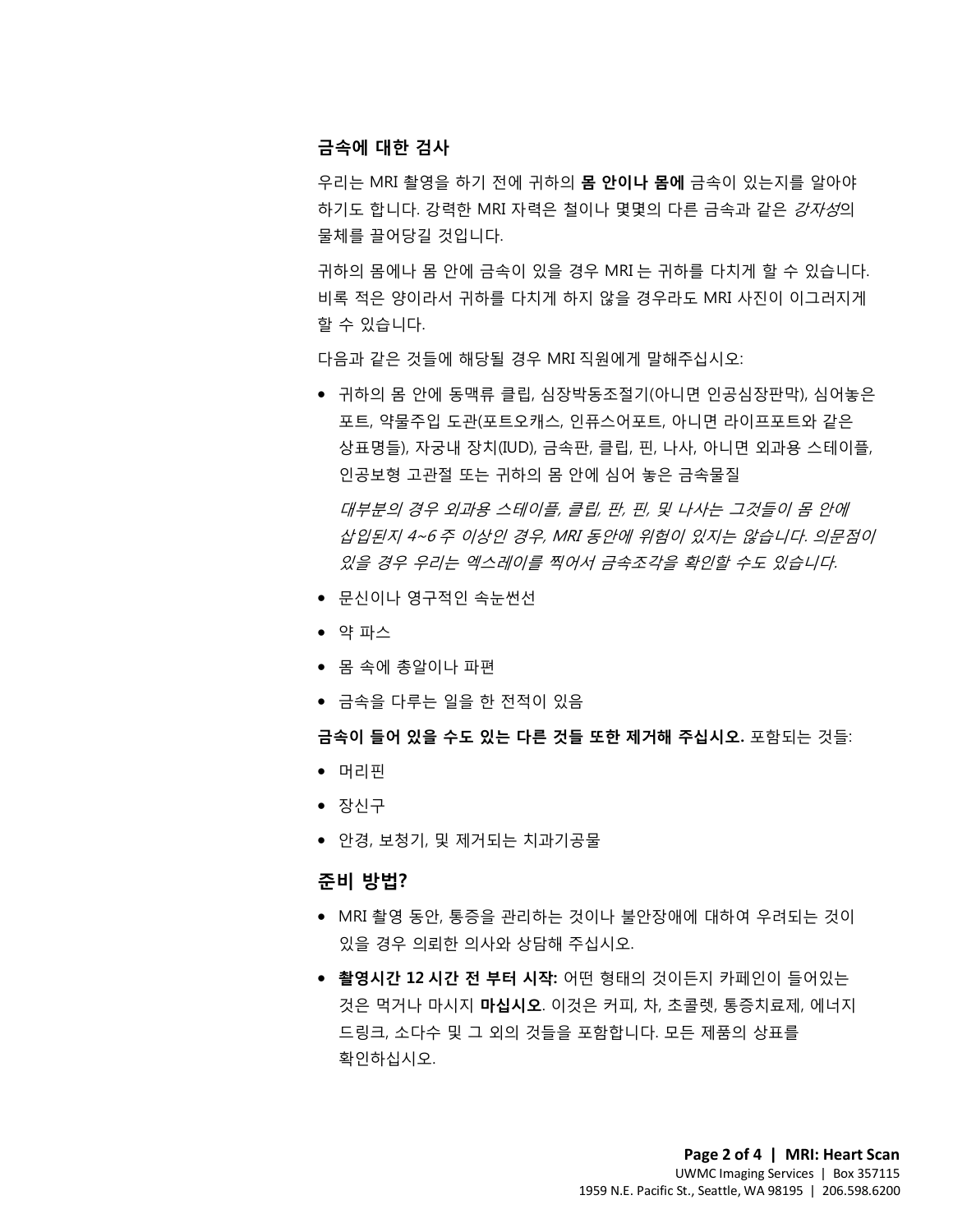### **촬영과정에 대한 설명**

- 촬영 전에 귀하는 병원가운으로 갈아 입으셔야 합니다. 우리는 귀하가 MRI 부서에 도착할 때 가운을 드릴 것입니다.
- MRI 기술자는 귀하의 가슴에 *심장 전극*들을 붙일 것입니다.
- 귀하는 미끄러져 움직이는 테이블에 누울 것이고 귀하의 가슴 부분에 *표면 코일*이라고 불리는 기구가 놓여질 것입니다.
- 기블시난 MM 시에 만드포 레이클를 들어 흥를 것이고 그만 다음 MM 시간을<br>찍기 위해서 방을 나갈 것입니다.<br>● 귀하는 인터콤을 통해서 언제든지 기술자와 의사소통을 할 수 있을 것입니다<br>▲ 전체적인 촬영은 30.75 부 전도 건립니다. • 기술자는 MRI 기계 안으로 테이블을 밀어 넣을 것이고 그런 다음 MRI 사진을 찍기 위해서 방을 나갈 것입니다.
	- 귀하는 인터콤을 통해서 언제든지 기술자와 의사소통을 할 수 있을 것입니다.
	- 전체적인 촬영은 30~75 분 정도 걸립니다.
	- 각각의 사진들이 찍히는 대로 우리는 아주 가만히 있으시라고 요청할<br>것입니다. 또한 많은 사진들은 우리가 귀하에게 숨을 멈추시라고 요청하<br>수도 있습니다.<br>● 때로는, 특정적인 조직이나 혈관을 더 쉽게 보기 위해서 조영제 주사가<br>사용됩니다. 조영제가 귀하에게 필요할 경우:<br>- 촬영 이전에 담당의가 귀하에게 필요할 경우:<br>- 촬영 이전에 담당의가 귀하와 상담할 것입니다. • 각각의 사진들이 찍히는 대로 우리는 아주 가만히 있으시라고 요청할 것입니다. 또한 많은 사진들은 우리가 귀하에게 숨을 멈추시라고 요청하게 될 수도 있습니다.
	- ^~~~ 있습니다.<br>• 때로는, 특정적인 조직이나 혈관을 더 쉽게 보기 위해서 조영제 주사가<br>사용됩니다. 조영제가 귀하에게 필요할 경우:<br>- 촬영 이전에 담당의가 귀하와 상담할 것입니다.<br>- 촬영이 반쯤 진행됬을 때 귀하는 주사를 맞을 것입니다.<br>- 찰영이 반쯤 진행됬을 때 귀하는 주사를 맞을 것입니다.<br>- 작은 주사바늘과 귀하의 팔이나 손에 넣은 *정맥도관*IW을 통하여 주사 • 때로는, 특정적인 조직이나 혈관을 더 쉽게 보기 위해서 조영제 주사가 사용됩니다. 조영제가 귀하에게 필요할 경우:
		- 촬영 이전에 담당의가 귀하와 상담할 것입니다.
		- 촬영이 반쯤 진행됬을 때 귀하는 주사를 맞을 것입니다.
		- 작은 주사바늘과 귀하의 팔이나 손에 넣은 정맥도관(IV)을 통하여 주사될 것입니다.
		- 촬영이 끝난 이후 우리는 영상의 품질을 검토할 때까지 기다려달라고 부탁드릴 것입니다. 필요한 경우 우리는 사진을 더 찍을 것입니다.
		- 촬영이 끝난 이후 전극들과 표면 코일은 제거돨 것입니다.

### **MRI 를 찍는 동안 내가 느낄 것은?**

• MRI 는 통증을 야기하지 않습니다.

 $\bot$  , and the contribution of the contribution of the contribution of the contribution of the contribution of the contribution of the contribution of the contribution of the contribution of the contribution of the contri

- 어떤 환자분들은 그들이 MRI 기계 안에 있을 때, 갑갑함이나 불안함(폐소공포증)을 느낄 수도 있습니다. 만일 폐소공포증이 있을 경우 MRI 를 의뢰한 의사에게 말해주십시오. 편히 있을 수 있도록 약을 귀하에게 줄 수도 있습니다.
- 사진이 찍히는 부분이 열이 나는 것을 느낄 수도 있습니다. 이것은 정상입니다. 이것이 많이 불편하면 MRI 기술자에게 말해주십시오.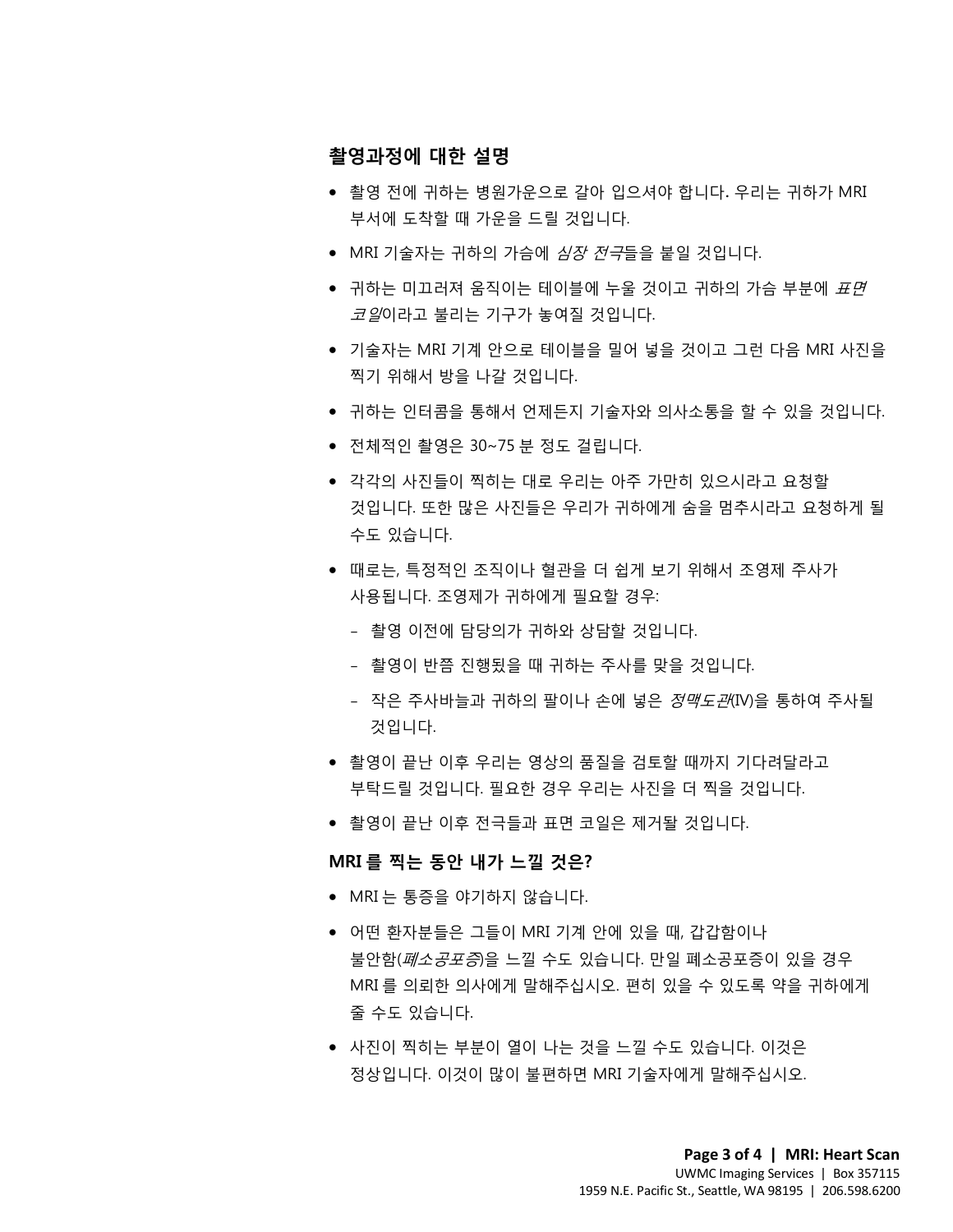- 귀하는 촬영하는 동안 시끄럽게 때리거나 두드리는 소리를 들을 것입니다. 우리는 이 소리들을 약간은 차단하는 것을 돕기 위하여 귀마개와 음악을 들을 수 있는 헤드폰을 제공할 것입니다.
- 만일 조영제 주사가 필요될 경우 귀하는 주사가 주입되는 부위에 불편함을 느낄 수도 있습니다. 귀하는 또한 약이 투여되는 동안 주입부위에 차가움을 느낄 수도 있습니다.

### **촬영 이후**

● 만일 정맥도관으로 조영제를 받으셨으면: 남은 하루는 수분을 충분히<br>섭취하십시오. 이것은 조영제를 귀하의 몸 밖으로 씻겨나가는 것을 도울<br>것입니다. 6~8 컵의 수분을 섭취하도록 시도하십시오. 섭취하십시오. 이것은 조영제를 귀하의 몸 밖으로 씻겨나가는 것을 도울 것입니다. 6~8 컵의 수분을 섭취하도록 시도하십시오.

### **결과는 누가 판독하고 나는 어떻게 그것을 받는가?**

 $\_$  ,  $\_$  ,  $\_$  ,  $\_$  ,  $\_$  ,  $\_$  ,  $\_$  ,  $\_$  ,  $\_$  ,  $\_$  ,  $\_$  ,  $\_$  ,  $\_$  ,  $\_$  ,  $\_$  ,  $\_$  ,  $\_$  ,  $\_$  ,  $\_$  ,  $\_$  ,  $\_$  ,  $\_$  ,  $\_$  ,  $\_$  ,  $\_$  ,  $\_$  ,  $\_$  ,  $\_$  ,  $\_$  ,  $\_$  ,  $\_$  ,  $\_$  ,  $\_$  ,  $\_$  ,  $\_$  ,  $\_$  ,  $\_$  ,

느니 난 1 ~ 1 ㄴ ㄱ - 1 ㄴ ㄱ - 1 ㅇ - 1 ㅡ ㅅ ㅌ ㄴ ㄴ ㅜ <br>귀하의 MRI 영상은 MRI 가 전문인 방사선과 의사가 검토하고 판독할 것입니<br>방사선과 의사는 그 결과에 대하여 귀하와 상담하지는 않을 것이지만 귀하의<br>주치의나 의뢰한 의사에게 보고서를 보낼 것입니다. 이 의료인은 그 결과를<br>귀하에게 줄 것입니다.<br>그런 다음 귀하와 귀하의 의료인은 필요한 대로 문제에 대한 치료와 방사선과 의사는 그 결과에 대하여 귀하와 상담하지는 않을 것이지만 귀하의<br>주치의나 의뢰한 의사에게 보고서를 보낼 것입니다. 이 의료인은 그 결과를<br>귀하에게 줄 것입니다.<br>그런 다음 귀하와 귀하의 의료인은 필요한 대로 문제에 대한 치료와 같은 다음<br>단계를 상담할 것입니다.<br>또한 귀하는 결과를 이케어 결과 페이지에서 읽을 수도 있습니다. 영상 사본이 귀하의 MRI 영상은 MRI 가 전문인 방사선과 의사가 검토하고 판독할 것입니다. 방사선과 의사는 그 결과에 대하여 귀하와 상담하지는 않을 것이지만 귀하의 주치의나 의뢰한 의사에게 보고서를 보낼 것입니다. 이 의료인은 그 결과를 귀하에게 줄 것입니다.

그런 다음 귀하와 귀하의 의료인은 필요한 대로 문제에 대한 치료와 같은 다음 단계를 상담할 것입니다.

또한 귀하는 결과를 이케어 결과 페이지에서 읽을 수도 있습니다. 영상 사본이 디스크로 필요할 경우 206.598.6206 으로 전화하십시오.

### **문의사항?**

귀하의 질문은 중요합니다. 질문이나 걱정되는 것이 있을 경우 귀하의 담당의나 의료인에게 전화하십시오.

- $\Box$  UWMC 영상 서비스과: 206.598.6200
- Harborview 영상 서비스과: 206.744.3105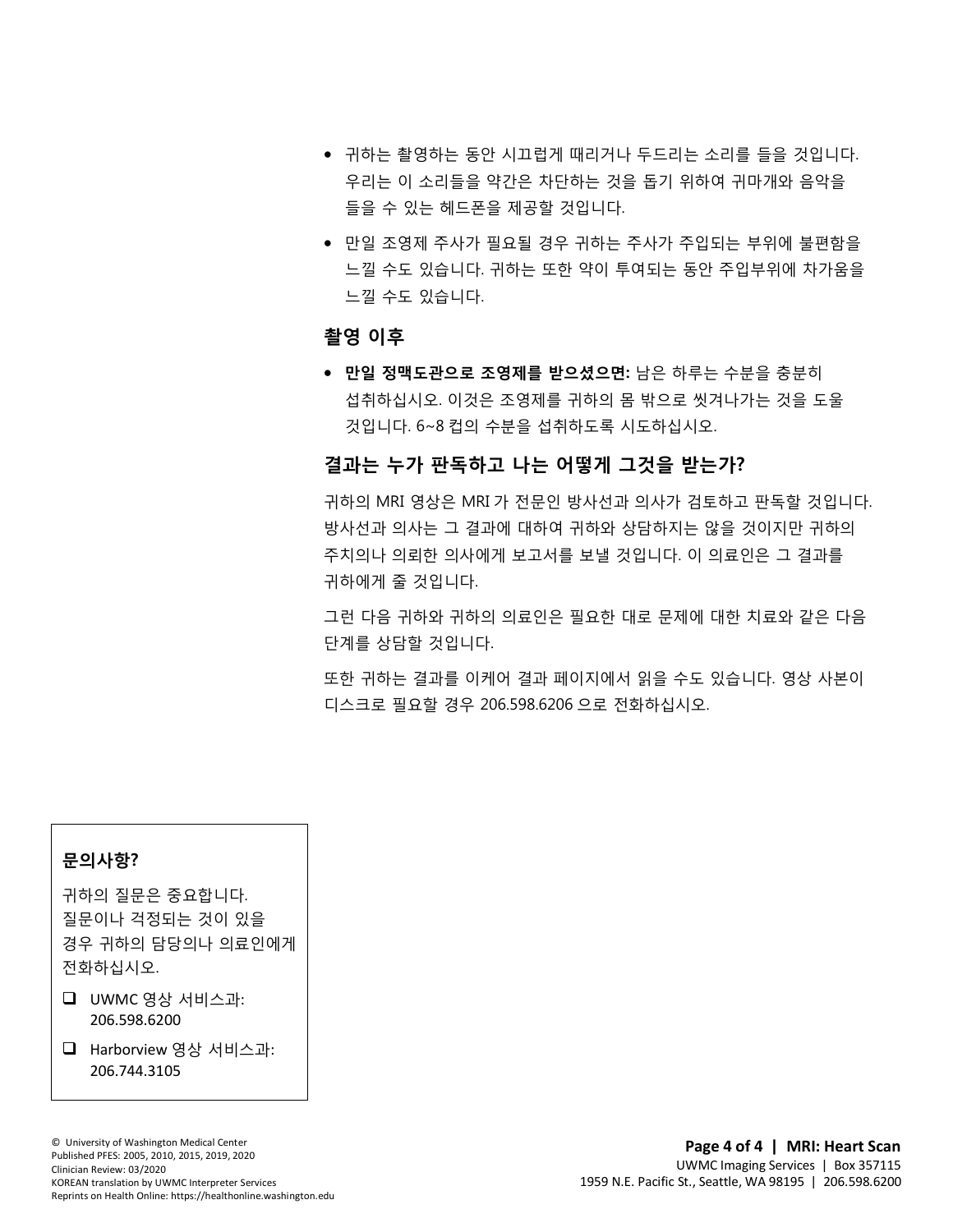# **UW** Medicine

# **MRI: Heart Scan**

*How to prepare and what to expect*

*This handout explains how an MRI scan of the heart works, how it is done, how to prepare, what to expect, and how to get your results.*

# **What is MRI?**

 $\overline{\phantom{a}}$  $\vert$  $\vert$  $\vert$ 

> *Magnetic resonance imaging* (MRI) is a way to take pictures of your internal organs and tissues. It uses radio waves and a strong magnet to provide clear and detailed pictures. Even different types of tissue within the same organ can easily be seen in an MRI image.

MRI will help your healthcare provider decide which treatment is best for your health condition.

# **What is a heart MRI?**

to provide clear and detailed pictures. Even different types of tissue<br>to provide clear and detailed pictures. Even different types of tissue<br>within the same organ can easily be seen in an MRI image.<br>MRI will help your hea An MRI scan of the heart usually involves taking at least 10 sets of pictures. Each set lasts 14 seconds to 7 minutes and shows a different area of your heart.

# **For Your Safety**

## **Health Review**

We need to know about certain **health conditions** before your MRI scan. Please tell us if you:

- Have any problems with your liver or kidneys
- Need a liver or kidney transplant
- Are on dialysis
- Have had any surgeries



*An MRI image of the heart*

- Have allergies to any drugs or *contrast* (X-ray dye)
- Are pregnant or may be pregnant

 $\_$  ,  $\_$  ,  $\_$  ,  $\_$  ,  $\_$  ,  $\_$  ,  $\_$  ,  $\_$  ,  $\_$  ,  $\_$  ,  $\_$  ,  $\_$  ,  $\_$  ,  $\_$  ,  $\_$  ,  $\_$  ,  $\_$  ,  $\_$  ,  $\_$  ,  $\_$  ,  $\_$  ,  $\_$  ,  $\_$  ,  $\_$  ,  $\_$  ,  $\_$  ,  $\_$  ,  $\_$  ,  $\_$  ,  $\_$  ,  $\_$  ,  $\_$  ,  $\_$  ,  $\_$  ,  $\_$  ,  $\_$  ,  $\_$  ,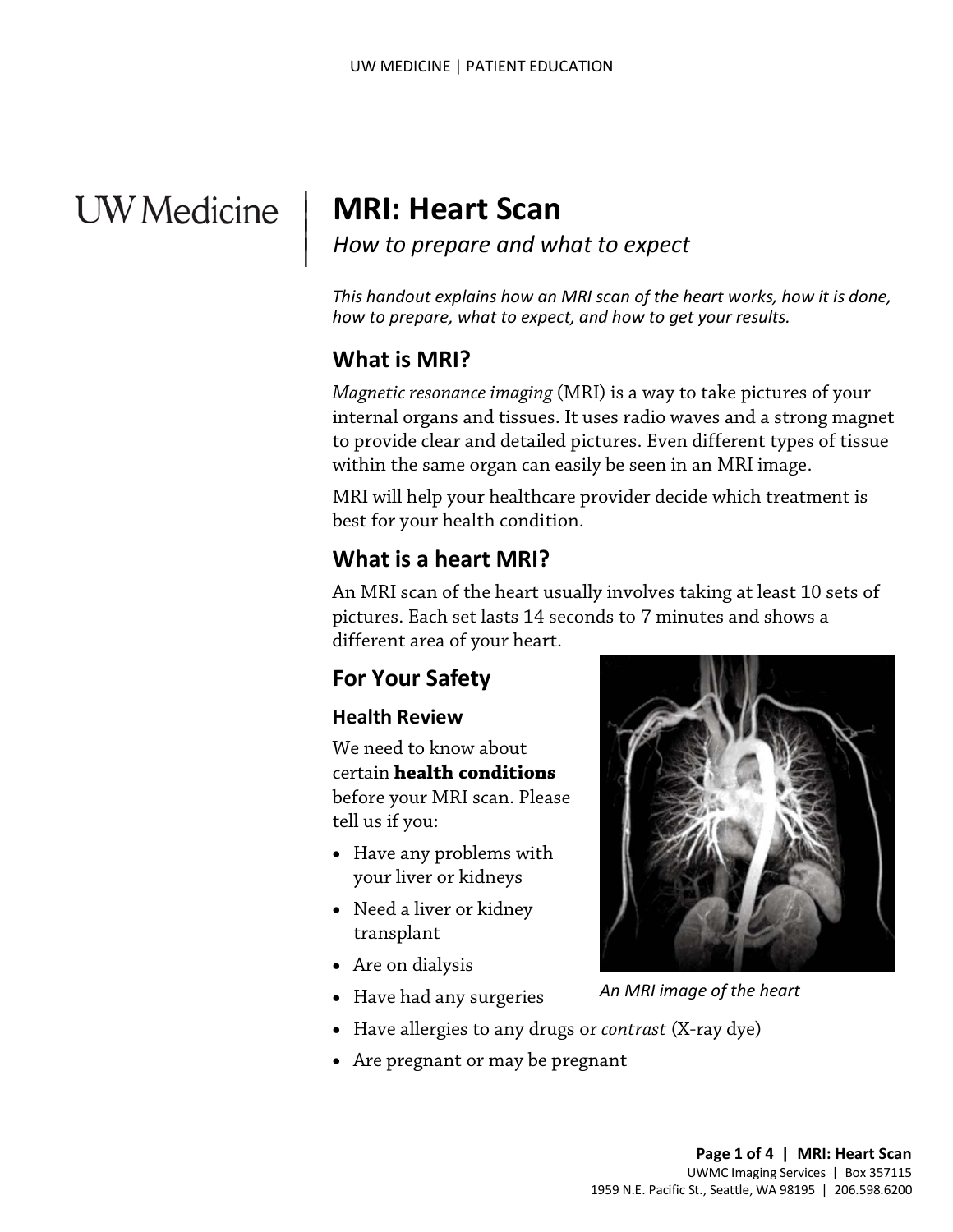## **Screening for Metal**

We also need to know if you have any **metal in or on your body** before we give you an MRI scan. The strong MRI magnet will pull on any *ferromagnetic* object, such as iron and some other metals.

If you have any metal on or in your body, an MRI can harm you. Even small amounts that do not harm your body can distort the MRI image.

Please tell MRI staff if you have:

• Aneurysm clips, a heart pacemaker (or artificial heart valve), an implanted port, an infusion catheter (with brand names such as Port-o-cath, Infusaport, or Lifeport), an intrauterine device (IUD), any metal plates, clips, pins, screws, or surgical staples, a prosthetic hip, or any implanted metal object in your body

Most times, surgical staples, clips, plates, pins, and screws are not a<br>risk during MRI if they have been in place for more than 4 to 6 week<br>If there is any question, we may do an X-ray to check for metal<br>fragments.<br>• Tatt *Most times, surgical staples, clips, plates, pins, and screws are not a risk during MRI if they have been in place for more than 4 to 6 weeks. If there is any question, we may do an X-ray to check for metal fragments.* 

- Tattoos or permanent eyeliner
- Medicine patches
- A bullet or shrapnel in your body
- Ever worked with metal

Please also **remove any other items that might contain metal**. These include:

- Hairpins
- Jewelry
- Glasses, hearing aids, and any removable dental work

 $\_$  ,  $\_$  ,  $\_$  ,  $\_$  ,  $\_$  ,  $\_$  ,  $\_$  ,  $\_$  ,  $\_$  ,  $\_$  ,  $\_$  ,  $\_$  ,  $\_$  ,  $\_$  ,  $\_$  ,  $\_$  ,  $\_$  ,  $\_$  ,  $\_$  ,  $\_$  ,  $\_$  ,  $\_$  ,  $\_$  ,  $\_$  ,  $\_$  ,  $\_$  ,  $\_$  ,  $\_$  ,  $\_$  ,  $\_$  ,  $\_$  ,  $\_$  ,  $\_$  ,  $\_$  ,  $\_$  ,  $\_$  ,  $\_$  ,

# **How do I prepare?**

- Please talk with your referring provider if you have any concerns about managing pain or anxiety during your MRI scan.
- **Starting 12 hours before your scan time:** Do **not** have caffeine in any form. This includes coffee, tea, chocolate, some pain remedies, energy drinks, some sodas, and more. Check the label on all products.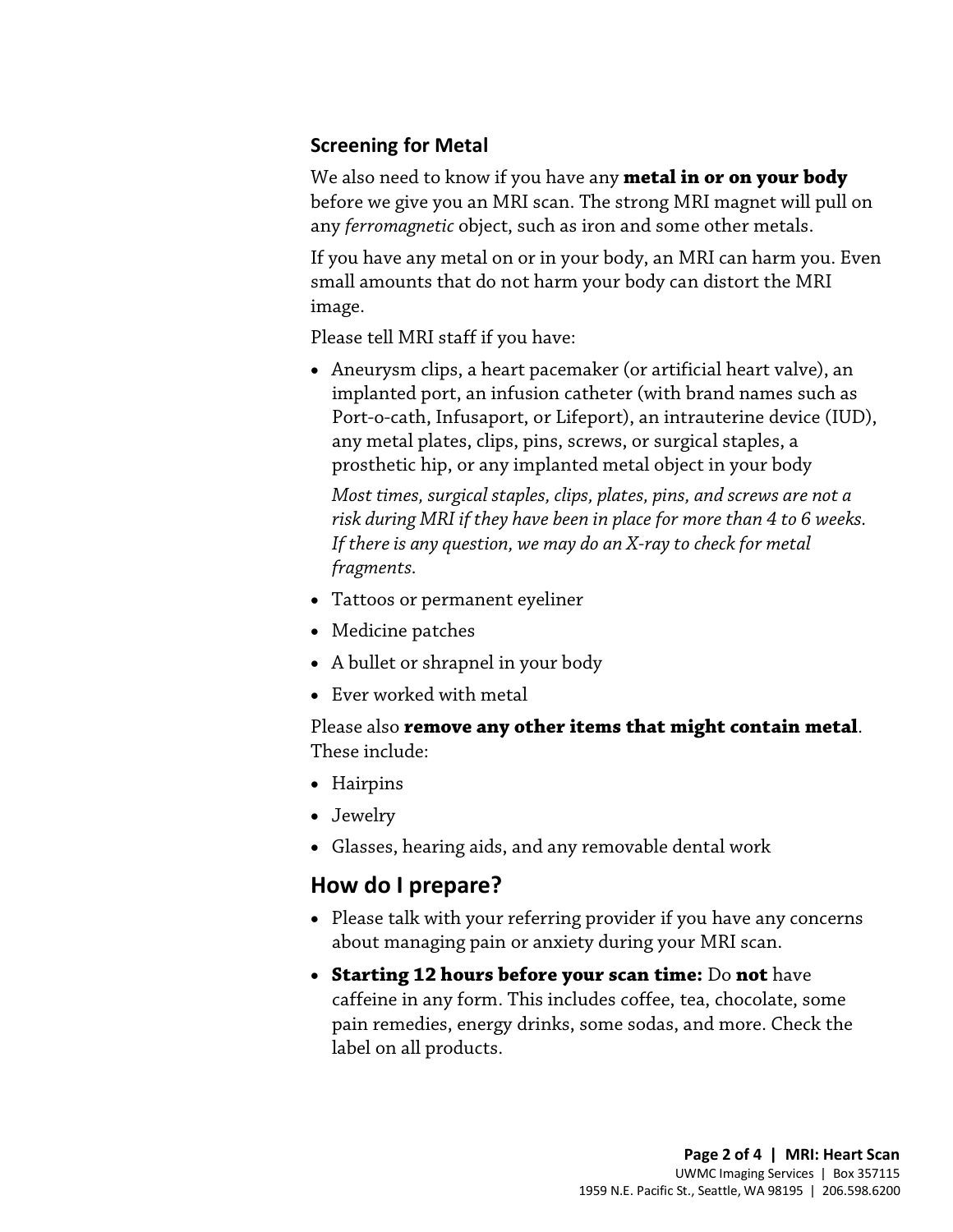# **How is the scan done?**

- You must change into a hospital gown before your scan. We will give you a gown when you arrive in the MRI department.
- The MRI technologist will put *cardiac electrodes* on your chest.
- You will lie on a sliding table and a device called a *surface coil* will be placed around your chest.
- The MRI technologist will move you inside the MRI unit and then leave the room to take the MRI pictures.
- You will be able to talk with the [technologist](javascript:glossAry() at any time through an intercom.
- The entire scan usually takes 30 to 75 minutes.
- We will ask you to hold very still as each picture is taken. We may also ask you to hold your breath for many of the scans.
- We will ask you to hold very still as each picture is taken. We filally also ask you to hold your breath for many of the scans.<br>• Sometimes, an injection of a contrast is used to make certain tissues or blood vessels eas • Sometimes, an injection of a contrast is used to make certain tissues or blood vessels easier to see. If you need the contrast:
	- Your doctor will talk with you about it before your scan.
	- You will receive the injection about halfway through the scan.
	- It will be injected through a small needle and an intravenous (IV) line in your arm or hand vein.
	- After the scan, we will ask you to wait until we check the images for quality. If needed, we will take more pictures.
	- After the scan is over, the electrodes and surface coil will be removed.

# **What will I feel during the scan?**

 $\_$  ,  $\_$  ,  $\_$  ,  $\_$  ,  $\_$  ,  $\_$  ,  $\_$  ,  $\_$  ,  $\_$  ,  $\_$  ,  $\_$  ,  $\_$  ,  $\_$  ,  $\_$  ,  $\_$  ,  $\_$  ,  $\_$  ,  $\_$  ,  $\_$  ,  $\_$  ,  $\_$  ,  $\_$  ,  $\_$  ,  $\_$  ,  $\_$  ,  $\_$  ,  $\_$  ,  $\_$  ,  $\_$  ,  $\_$  ,  $\_$  ,  $\_$  ,  $\_$  ,  $\_$  ,  $\_$  ,  $\_$  ,  $\_$  ,

- MRI does not cause pain.
- Some patients who have an MRI in an enclosed unit may feel confined or uneasy (*claustrophobic*). Please tell the doctor who referred you for the MRI if you are claustrophobic. You may receive medicine to help you relax.
- You may feel warmth in the area where the pictures are taken. This is normal. If it bothers you, please tell the MRI [technologist.](javascript:glossAry()
- You will hear loud tapping or knocking noises during the scan. We will provide earplugs and headphones with music to help block some of these sounds.